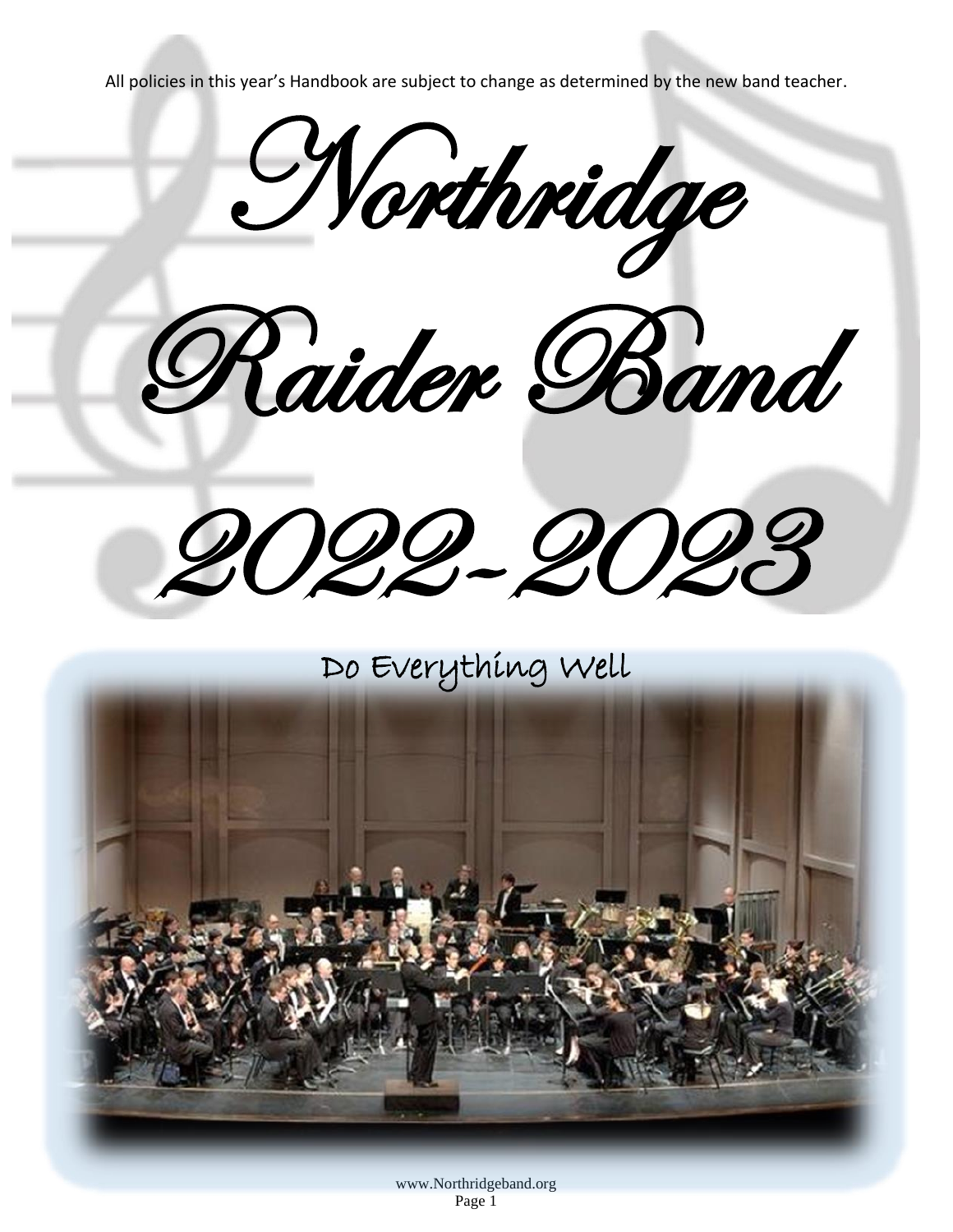# **Notice Parents** Parents and students must make a commitment to stay in the band / guard by **May 26th** .

## No student may quit marching band after this date. No refunds.

The marching routine (drill) is written for each individual student and fits together like pieces of a puzzle. If a student drops *after* the drill has been written the *entire show* must be rewritten at a tremendous cost. Students *must* make a commitment to finish the entire marching season or inform Mr. Zook by May 26<sup>th</sup> if they do not plan to participate. An individual's spot will not be written without the minimum \$50 by May  $26<sup>th</sup>$  or contact Mr. Zook. There will be no refunds given after this date!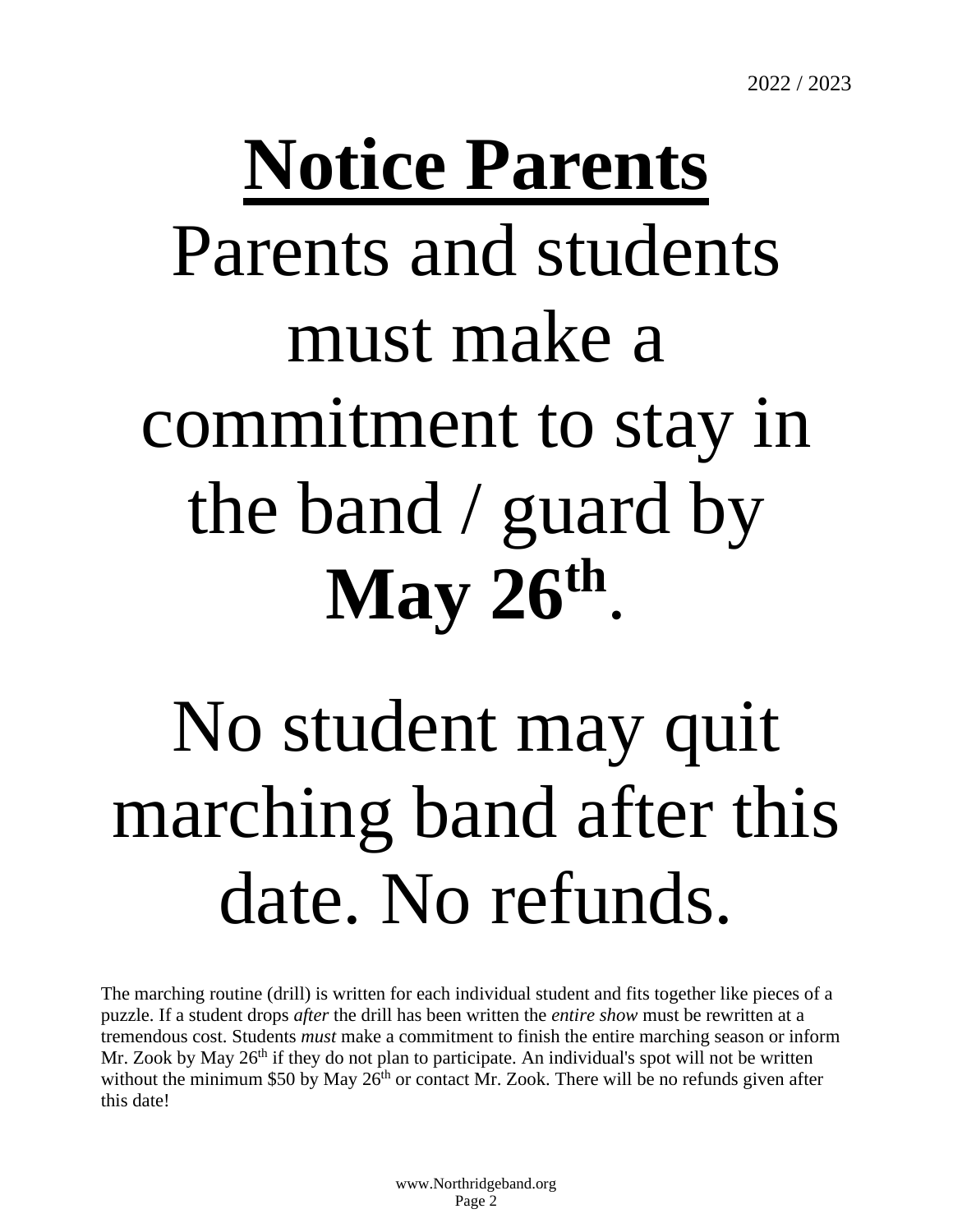#### **Marching Band**

The school year consists of 9 weeks of marching band and 27 weeks of concert band. All band students are members of the Marching Band unless they are involved in a fall sport. The marching season consists of the summer rehearsal schedule, rehearsals before or after school during the fall, and competitions on each Saturday beginning after Labor Day and continuing through State Finals, & all home varsity football games.

#### **Color Guard**

Uniforms are custom ordered for each individual and cannot be returned. Full payment of \$50 *must* be received before ordering can take place on May 26<sup>th</sup>. Sorry, there can be no exceptions. THIS \$50 PAYMENT ONLY SECURES THAT A UNIFORM WILL BE ORDERED. UNIFORMS ARE THE PROPERTY OF THE NORTHRIDGE BAND BOOSTERS, NOT THE INDIVIDUAL STUDENTS OR PARENTS. Additional information will be coming from the color guard director.

#### **Fall Sports and Marching Band**

Band students who participate in fall sports will not participate in the marching activities which take place outside of class. These students will rehearse the marching music with the band during class & may be given other assignments. Due to numerous time conflicts, students will not be allowed to participate in marching band if they are involved in a fall sport.

#### **Schedule**

**Spring:** 4-5 rehearsals near the end of the school year.These rehearsals will focus on learning the basics of marching and learning the show music. Percussion & color guard have an additional "Guard" & "Percussion" camp in July.

#### **Pre-Camp**

4 days from 7:30am-12 noon. During Pre-Camp we will begin putting the marching routine with music on the field. The first song needs to be memorized by this date. We will be outside most of the day. Please do not schedule vacations during this important week.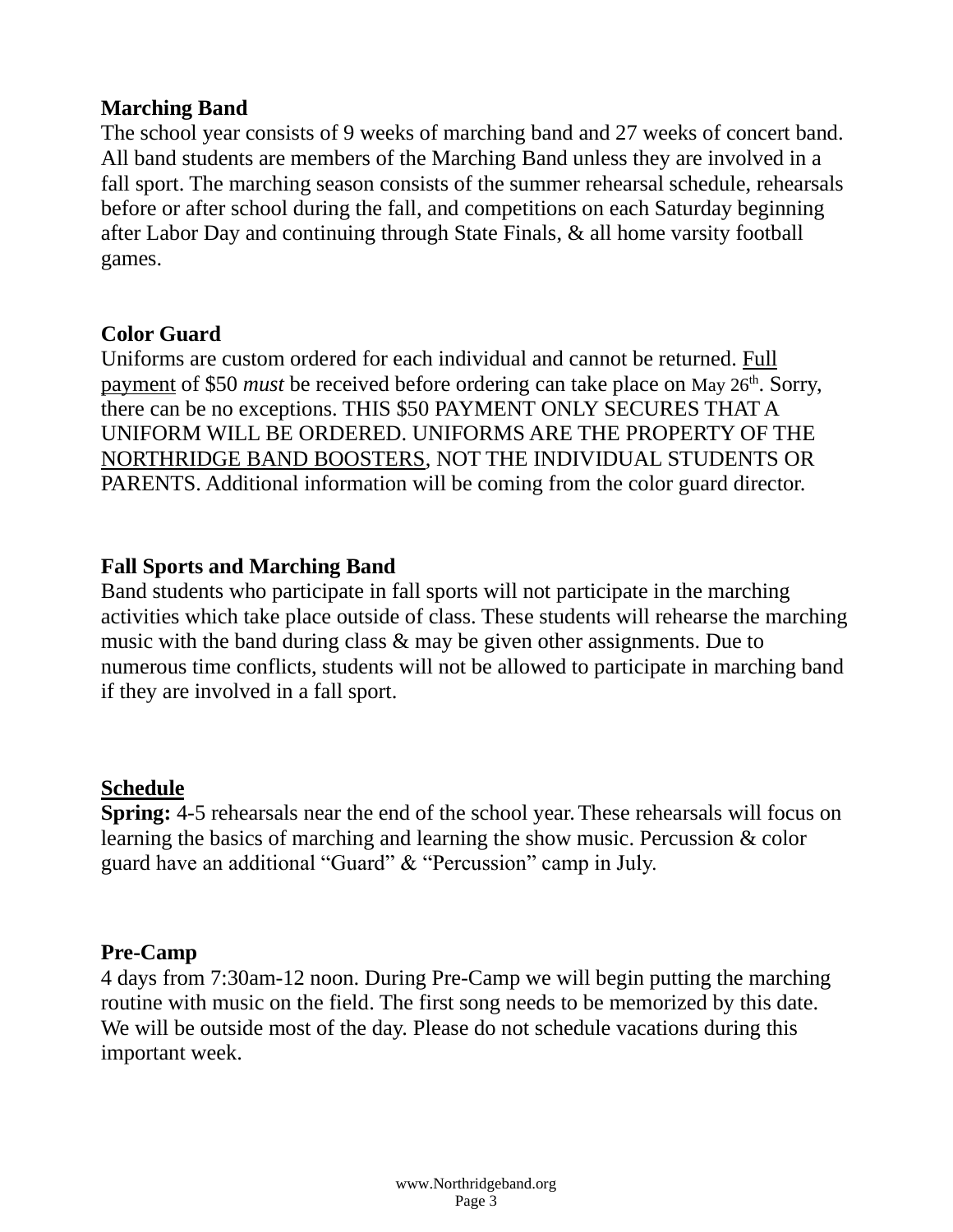#### **Band Camp**

Monday-Thursday from 8:00am-4:30pm, & Friday 8:00-12:15. This week is extremely important and attendance is required to earn a spot in the marching show. Anyone not attending Band Camp week will be assigned as an alternate\*. PLEASE CLEAR YOUR CALENDARS. NO DENTAL, DOCTOR, OR OTHER APPOINTMENTS DURING THIS CRUCIAL WEEK! We will review the accomplishments of Pre-Camp and continue learning the marching and music for the remainder of the show. Most of the show should be memorized by this date. Students are not permitted to leave Northridge High School at any time during the camp by any means; car, foot, bicycle, etc. *Preview Performance at Noon Friday!*

#### **Band Food**

The band will be served lunch each day of band camp as well as every Saturday contest. The food committee is a group of volunteer band parents that do a great job feeding our kids. The meals are covered partially by band fees and partially by *each family* bringing in food items as needed during the course of the season. Please help contribute.

#### **Alternates**

Alternates are used by many bands. Alternates will play the music while standing on the sideline. Students are assigned as an alternate by poor attendance, failure to turn in conflict forms, not paying band fees, missing band camp, or not being able to master the basic marching skills. Alternates may be put in the marching show should a spot become available. (It is likely that no one will be put on alternate status.)

#### **Tips for Band Camp & Pre-Camp**

- -- Please EAT BREAKFAST! I know some students do not usually eat breakfast. Most students also do not usually run around on a football field in August either.
- -- Put on sunscreen. You can burn in 30 minutes. We will be outside longer than that daily.
- -- You MUST drink water on water breaks. Drink more than you think you need.
- -- Wear good tennis shoes and socks.
- -- Arrive on time, with a positive attitude, ready to learn and have fun!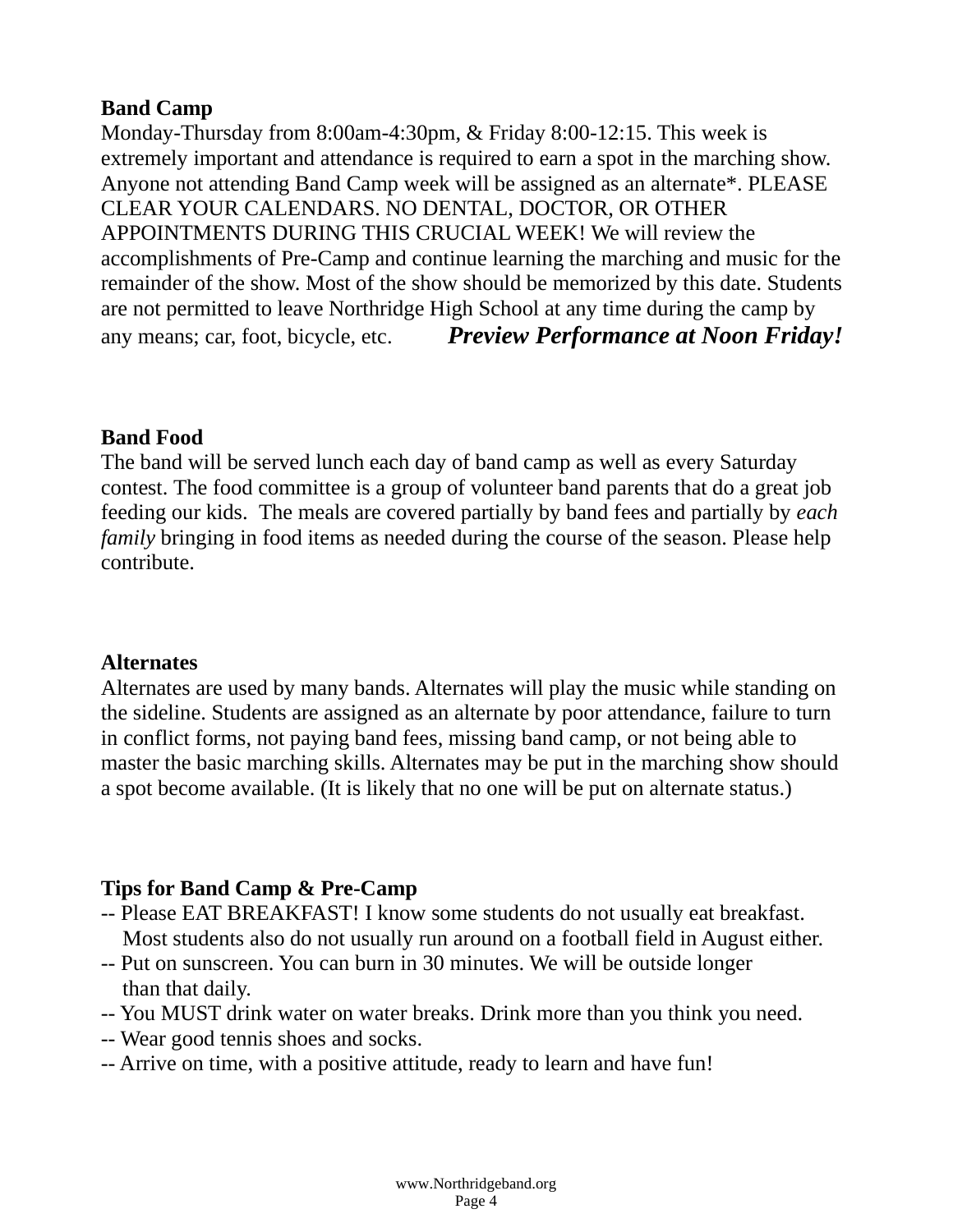#### **M.B. Saturday Contests**

Contest Saturdays are all-day events usually beginning with rehearsal in the morning and contest in the afternoon. I often do not receive the Saturday itinerary until that week. Saturday schedules are on our website and Facebook page for downloading or found in the band room. Please keep **all-day** clear on Saturdays. *Many* parent volunteers are needed to make contest days run smoothly.

#### **Attendance**

Attendance at all rehearsals and performances is mandatory and required for a grade. If a student is ill the day of a rehearsal, call the band office prior to rehearsal at 822- 5265. Work is never an excuse to miss a rehearsal / performance. It is the student's responsibility to plan accordingly.

#### **General Rules**

#### *DO NOT TAKE YOUR CELL PHONE OUT DURING CLASS OR REHEARSAL!*

As a member of the Northridge band it is imperative that you create a good impression wherever we go… we have a reputation and fortunately it's a good one.

- 1. Show respect for staff, other members, and equipment.
- 2. No smoking, drugs or alcohol at any time.
	- Northridge Co-Curricular Policy is in effect. (copies available on band's site)
- 3. Obey the staff and bus chaperones at all times.
- 4. No use of foul language at any time you are with the band, including rehearsal.
- 5. Take care of your uniform. No eating or drinking in uniform except water.
- 6. While at another school, do not touch any property. We could get a penalty.
- 7. Cell phones are not to be used for any reason during class/rehearsal.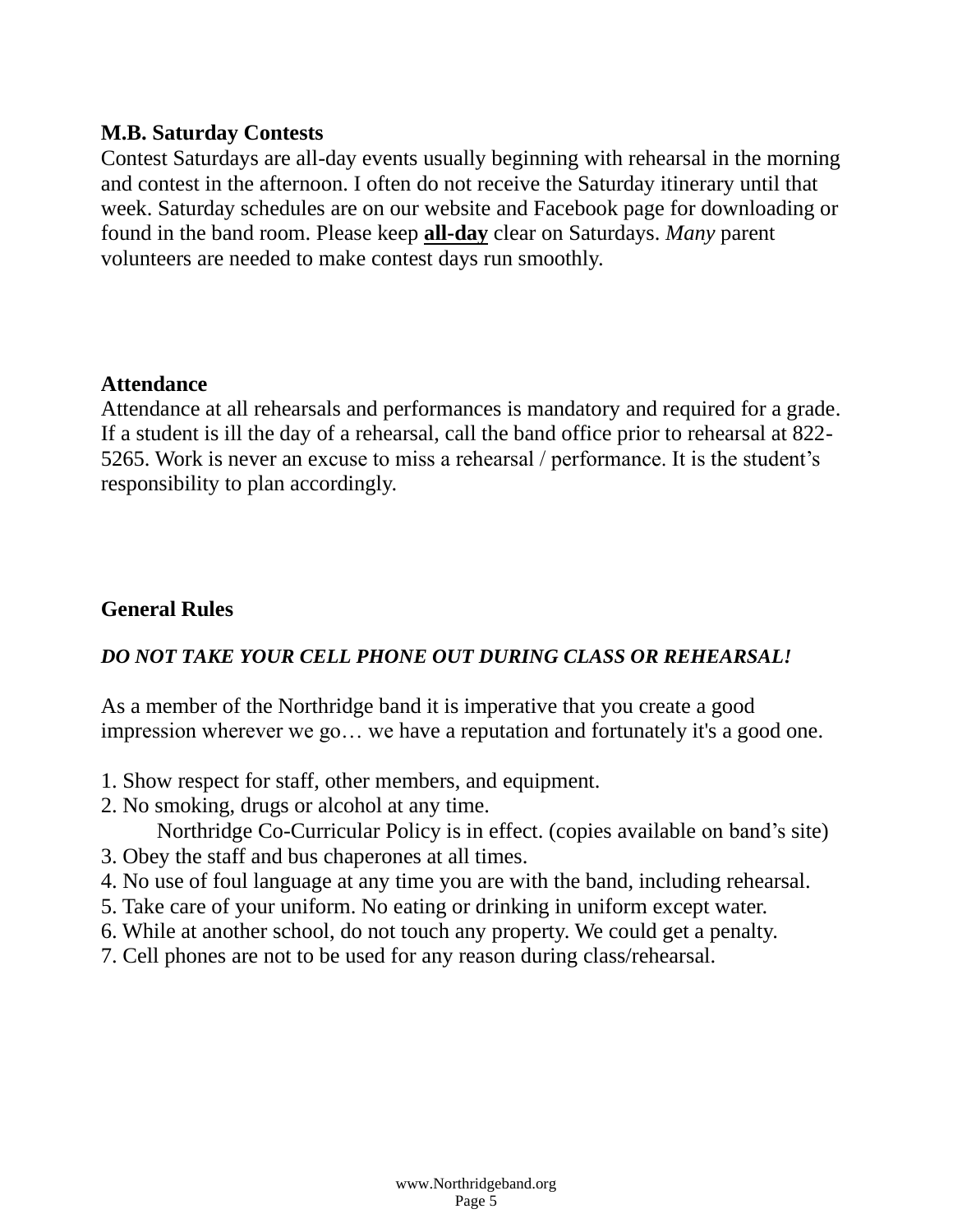#### **Grading Policy**

One unexcused absence from a rehearsal results in a 50% reduction in the Participation grade which is 40% of the total. An unexcused absence from a performance results in the loss of the *entire* Participation grade for that quarter. All performances are required. Each tardy (after the first one) from an outside-of-school day rehearsal will result in a 5% reduction in the Participation grade. 60% of the final grade is based on playing, memorization, and written tests.

Students will be tested each week on memorization of the marching show music. The show will be broken into small segments and students will be re-tested until an A+ is achieved up until the end of the grading period.

There is no "make up" assignment that can be given to substitute for what is learned in a performance situation. *ALL* performances are mandatory and required for a grade. Missing a concert or contest for any reason other than bed-confining illness or last minute family medical emergency will not be excused. Please mark ALL dates as some of them are nearly a year away.

#### **Band / Chair Placement**

Northridge has 2 concert bands (Symphonic and Concert) with personnel determined by achievement. The Symphonic Band is the top ensemble. Placement for January thru the end of school may be based on a winter audition and student effort, dedication, and past performance in learning concert music.

#### **CONCERT ATTIRE:**

The concert attire consists of tuxes for the gentlemen and dresses for the ladies. These are both provided. Gentlemen will need to purchase a tuxedo shirt from the band office after marching season. **The cost per shirt is \$15.00.** The boys must wear black dress shoes and black socks. Anyone for whom obtaining black dress shoes is a problem will be allowed to wear black Drillmaster marching shoes as long as they are cleaned up and approved by the uniform parents.

Girls will need to provide black dress shoes (flats). Appropriate undergarments, that are not visible, must be worn with concert dresses. No flip flops are allowed.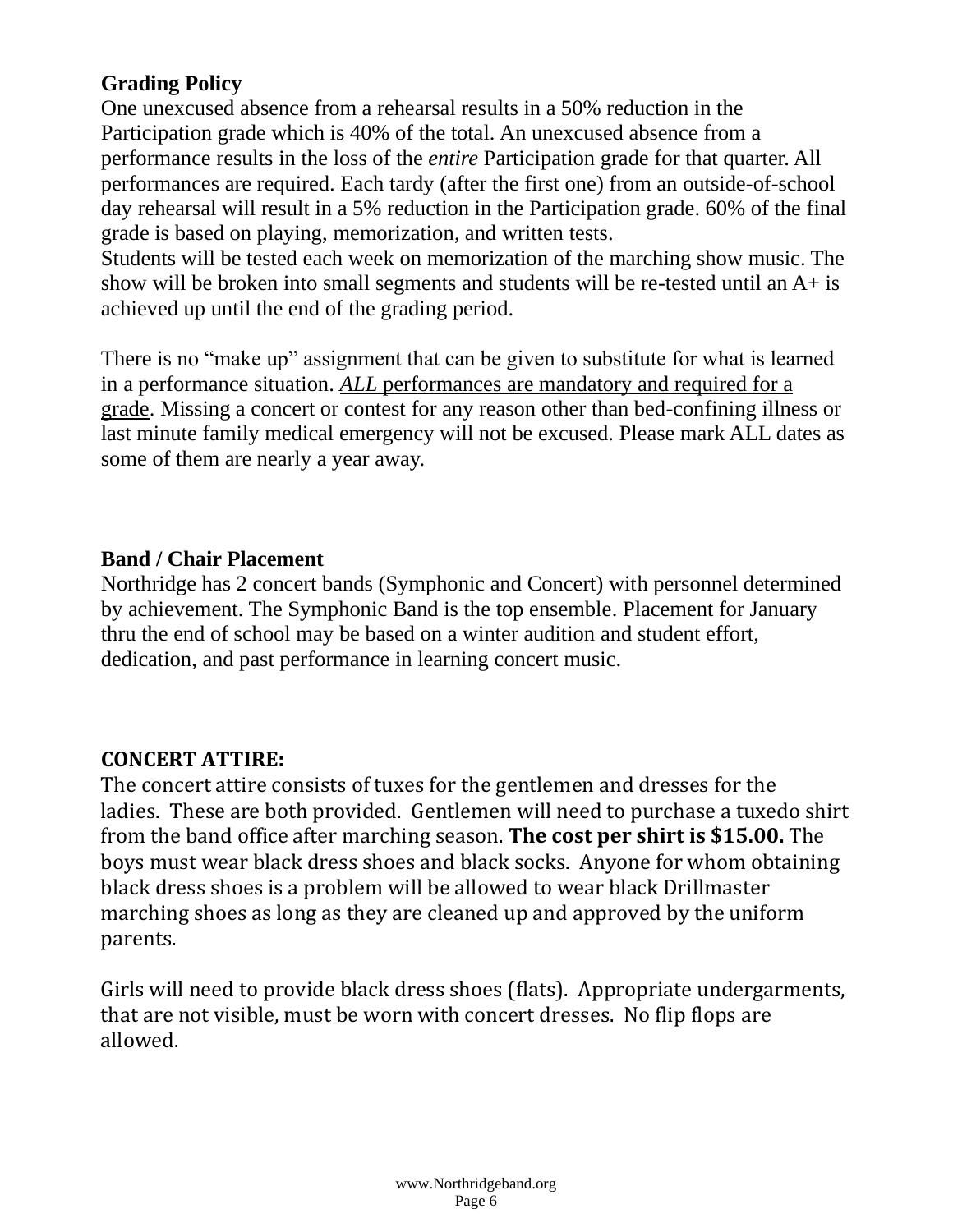## **Fees**

Band fees are used to pay for equipment, instruction, uniforms, percussion & colorguard writing, music, props, copyright permission, contest entry fees, flags, etc.

In order to maintain a high quality marching program it is necessary to charge a fee for participation in the marching band. Our fee is \$100.

#### **Fee Breakdown**

Marching Band Fee **\$100**. This fee includes…

- The "show shirt" required as part of the uniform
- A portion of meals for Band Camp and throughout the season

#### Transportation **\$40**

\$40 to pay for buses to all contests. Make checks out to "Northridge" (NOT Band Boosters)

#### Marching Shoes **\$30**

These must be black Drillmasters and are available for sale in the band office. *All* new students will need to buy marching shoes. Cash or check to "Northridge Band Boosters". There may be some used shoes available for \$10. See the MB Uniform Dept.

At minimum, \$50 of the band fee is due by May  $26<sup>th</sup>$  to secure your spot in the show. The remaining balance is due by the end of band camp, Aug. 5<sup>th</sup>. All families are encouraged, if at all possible, to pay all of the "MB Fee" in full by May  $26<sup>th</sup>$ .

The marching routine (drill) is written for each individual student and fits together like pieces of a puzzle. If a student drops *after* the drill has been written the *entire show* must be rewritten at a tremendous cost. Students *must* make a commitment to finish the entire marching season or inform Mr. Zook by May 26<sup>th</sup> if they do not plan to participate. An individual's spot will not be written without the minimum  $$50$  by May  $26<sup>th</sup>$  or contact Mr. Zook.

Make checks payable to **Northridge Band Boosters** (except the Transportation Fee). Please do **not** send **cash** with your student! Contact Mr. Zook if there is a problem paying fees.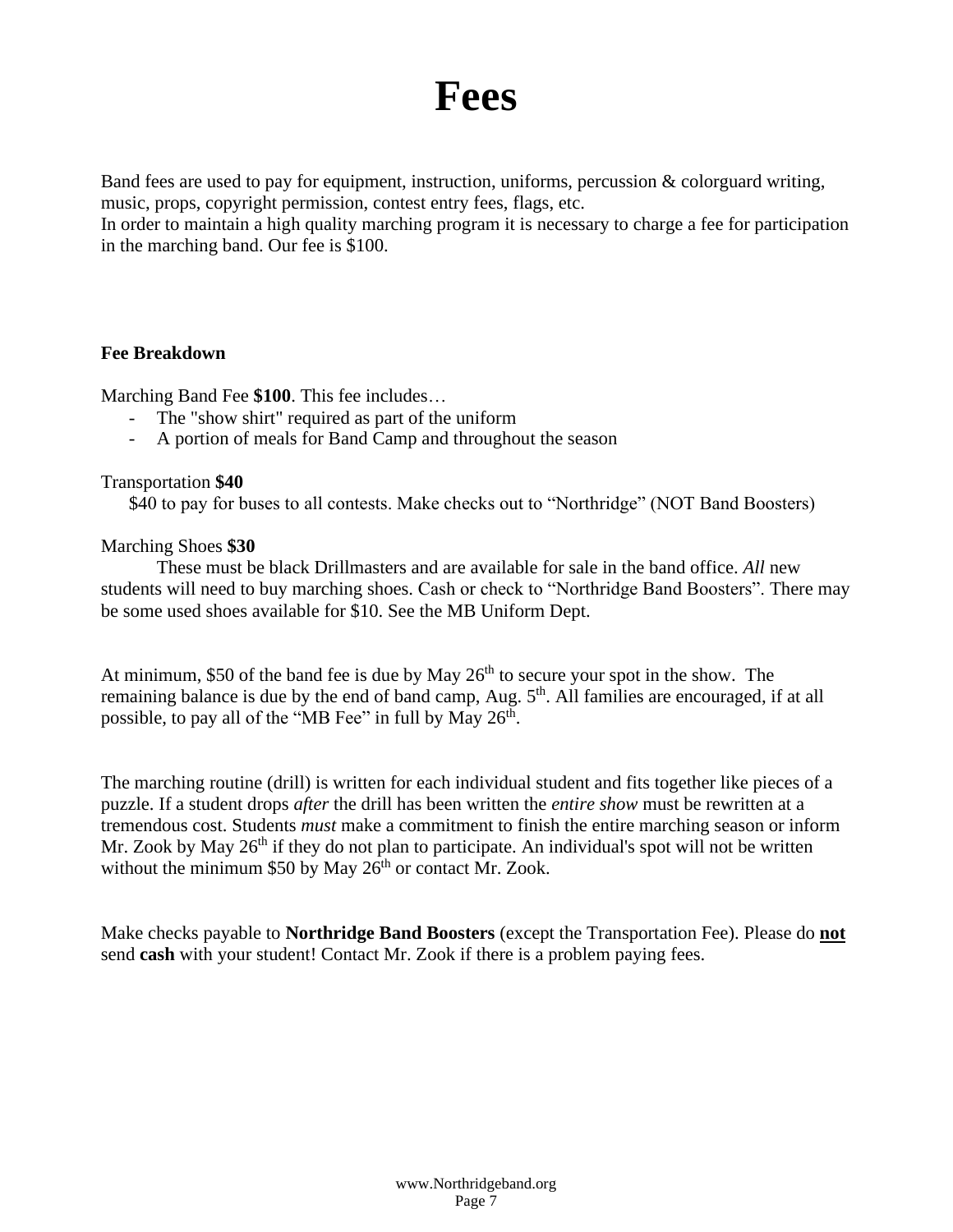## NORTHRIDGE BAND BOOSTERS 2022-2023

President: John Mansfield [jandvmansfield@gmail.com](mailto:jandvmansfield@gmail.com) Vice President: Josh Culp [jculp41151@gmail.com](mailto:jculp41151@gmail.com) Secretary: Richelle Culp [rculp41151@gmail.com](mailto:rculp41151@gmail.com) Treasurer: Rhonda Smucker [rbsmucker@gmail.com](mailto:rbsmucker@gmail.com) Sponsorships Mandy Miller muller@bgcelkhartcounty.org

## **Meetings**

*Every 3rd Monday at NHS band room at 6:30*

June 20 July 18 Aug. 15 Sept. 19 Oct. 17 Nov. 14 No - Dec. Jan. 23\* Feb. 27\* Mar. 20 Apr. 17 May 15 *Note that the \* meetings are due to school holiday closings.*

### **NHS Band Booster Connection**

| Email             |                                                | nhsbandboosters 1 @ gmail.com (requires a submitted email) |  |  |
|-------------------|------------------------------------------------|------------------------------------------------------------|--|--|
| Facebook          | Northridge Raider Band                         |                                                            |  |  |
| Website           |                                                | www.northridgeband.org www.bandboosters.weebly.com         |  |  |
| <b>Phone Text</b> | Remind.com (requires a submitted phone number) |                                                            |  |  |
| Mailbox           | P.O. Box 83, Middlebury, IN 46540              |                                                            |  |  |
| Food              | Rob Taylor<br><b>Stacy Taylor</b>              | rvt $46540@$ yahoo.com<br>sjackson@connselmer.com          |  |  |

|                                                   | <b>Stacy Taylor</b>   | sjackson@connselmer.com      |  |
|---------------------------------------------------|-----------------------|------------------------------|--|
| Pit Crew                                          | John Mansfield        | jandvmansfield@gmail.com     |  |
| <b>Bus Chaperones</b>                             |                       |                              |  |
| Uniforms                                          | <b>Heather Cash</b>   | steveandheathercash@msn.com  |  |
|                                                   | Kelly Schrock         | schrockk@mcsin-k12.org       |  |
|                                                   | Jaime Stacy           | stacyjaime@hotmail.com       |  |
| <b>Spirit Committee</b>                           | <b>Charlene Hunt</b>  | chuntll $18@$ gmail.com      |  |
|                                                   | Janelle Miller        | carson@maplenet.net          |  |
|                                                   | <b>Shannon Bolock</b> | Shannonbolock@gmail.com      |  |
| <b>Yard Signs</b>                                 | Chelsea Varner        | cmvarner 6@gmail.com         |  |
| <b>Adult Spirit Wear</b>                          | <b>Bethany Rudd</b>   | bethanyrudd@outlook.com      |  |
| <b>Pancake Breakfast</b>                          | Elizabeth Vera        | lizah1330@gmail.com          |  |
| Web Page                                          | Carla Gull            | carla_berkey@hotmail.com     |  |
| Photography                                       | Carrie Norris         | carrienorris4@gmail.com      |  |
|                                                   | <b>Shannon Bolock</b> | Shannonbolock@gmail.com      |  |
| <b>Band Photos</b>                                | Danielle Carrington   | jdcarrigton@gmail.com        |  |
| <b>Senior Banners</b>                             | Virginia Mansfield    | jandvmansfield@msn.com       |  |
| Hacienda Giveback Night                           | <b>Kim Coates</b>     | akcoates@gmail.com           |  |
| <b>Flower Sales</b>                               | Chelsea Varner        | cmvarner 6@gmail.com         |  |
| 8 <sup>th</sup> Grade Grad Water Sales            | <b>Becky Copeland</b> | hoosiercopelands@hotmail.com |  |
| <b>High School Grad Concession Becky Copeland</b> |                       | hoosiercopelands@hotmail.com |  |
| Concerts                                          | <b>Bethany Rudd</b>   | bethanyrudd@comcast.net      |  |
| Equipment                                         | <b>Jason Stacy</b>    | stacyjasonm@hotmail.com      |  |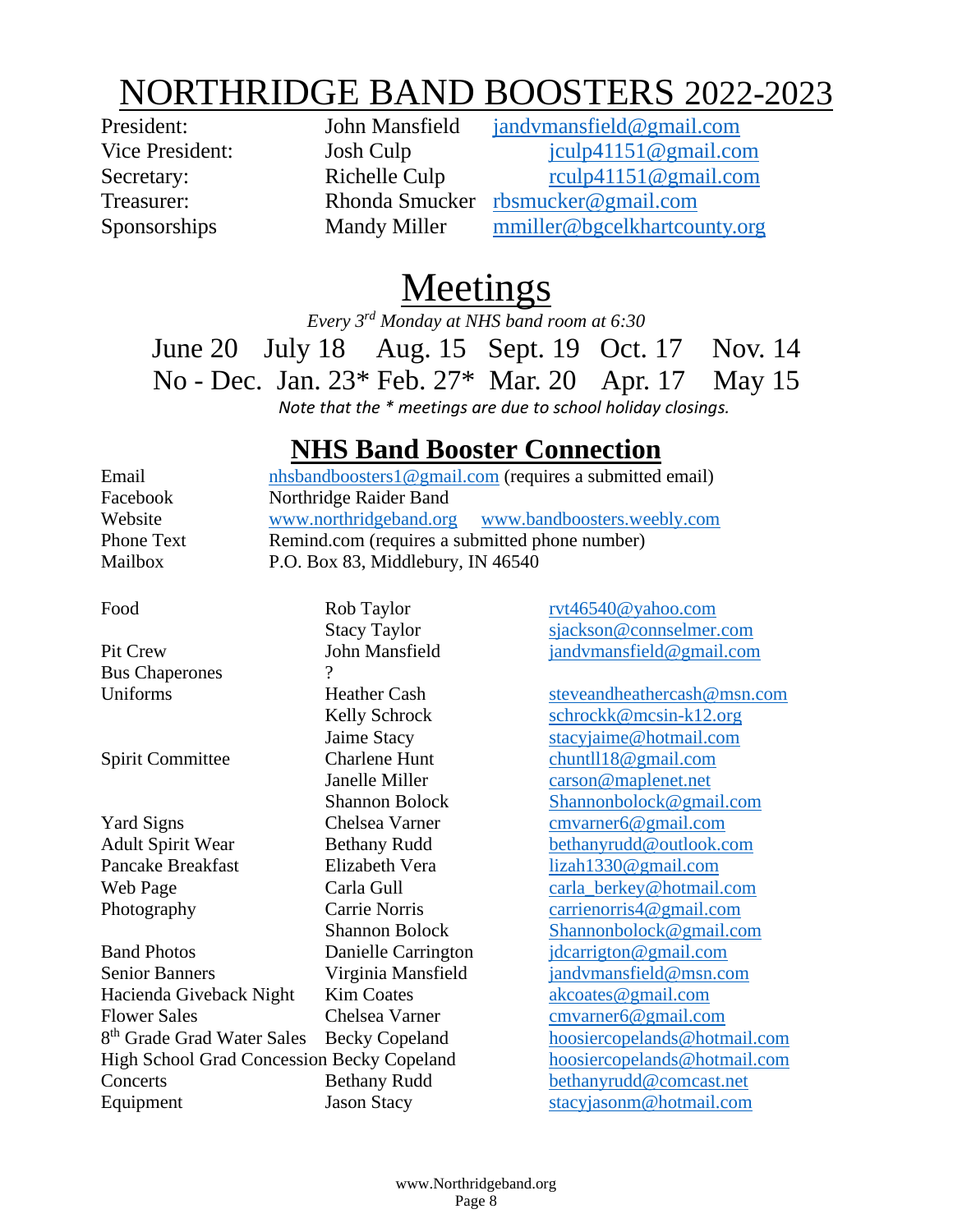## **MB Responsibility Checklist**

\*No student will be allowed to perform with the band until *all* of the following responsibilities have been met.

| "MB Enrolment" form filled out online. (Due now)                                                                                                                                                                                                                                     |
|--------------------------------------------------------------------------------------------------------------------------------------------------------------------------------------------------------------------------------------------------------------------------------------|
| "Permission to Travel" & "Code of Conduct" forms signed and turned in.                                                                                                                                                                                                               |
| "Food Allergy Policy" form signed & turned in.                                                                                                                                                                                                                                       |
| \$100 Fee (\$50 minimum May $26^{\text{th}}$ , \$50 Aug. $5^{\text{th}}$ )                                                                                                                                                                                                           |
| \$40 Transportation Fee. Due prior to the first contest.<br>(Make check to "Northridge")                                                                                                                                                                                             |
| New shoes, if needed, bought from the band office before the first<br>performance. \$30                                                                                                                                                                                              |
| "Volunteer Background Check" form filled out online and cleared before<br>any parent may help the band this school year.                                                                                                                                                             |
| <i>No cash</i> will be accepted for fees.<br><i>PLEASE</i> PAY WITH CHECKS mailed to Northridge Band Boosters, PO Box 83, Middlebury, 46540<br>Or online payment is available at www.Northridgeband.org<br>(Shoes & tux shirts may be paid with cash if you have the correct amount) |
| Please make checks payable to                                                                                                                                                                                                                                                        |
| <b>NORTHRIDGE BAND BOOSTERS</b>                                                                                                                                                                                                                                                      |

Please write student's name and reason on the memo line. All forms are found on our website below.